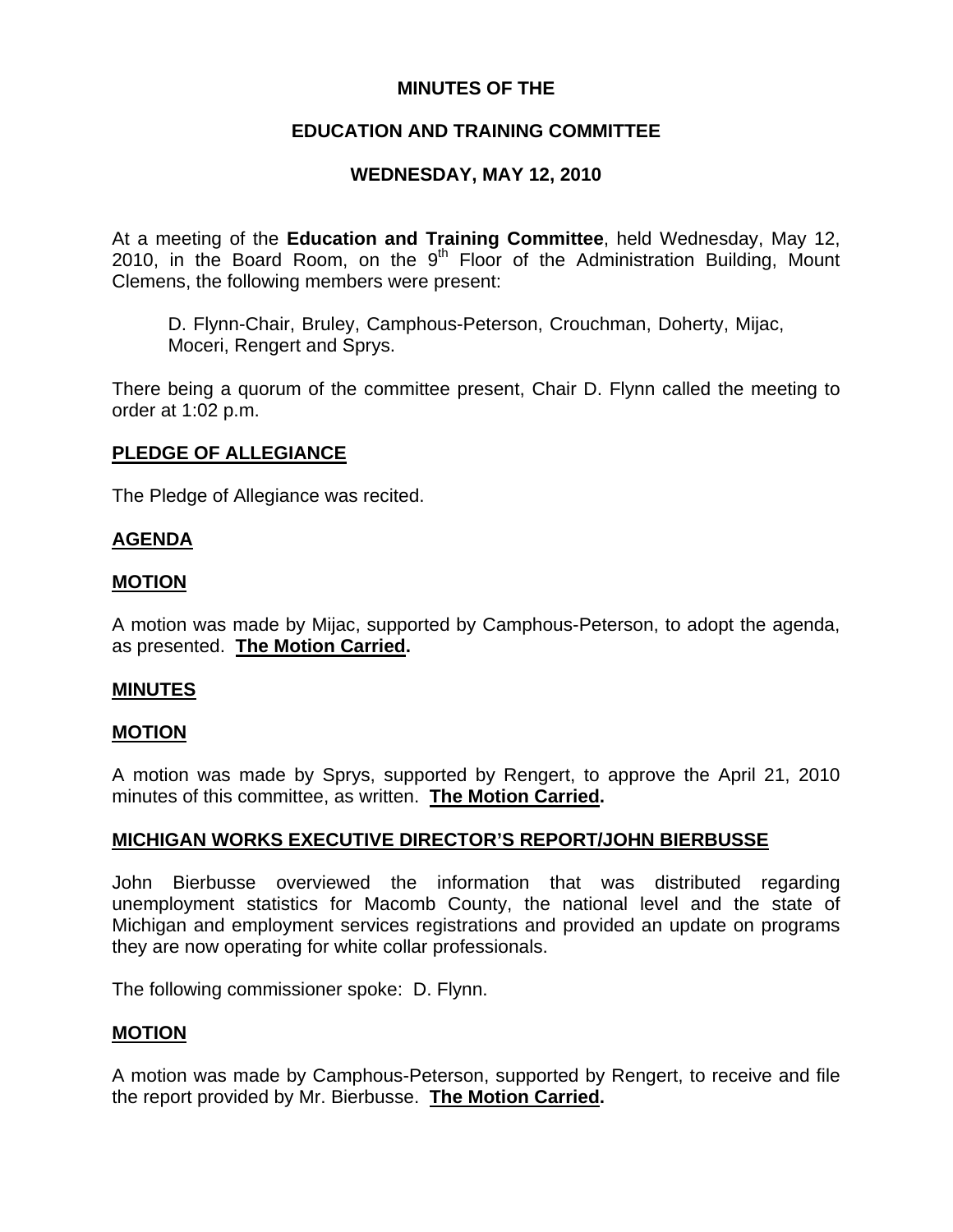## **REPORT ON MACOMB COUNTY REFERENCE & RESEARCH CENTER/ SANDY CASAMER**

Sandy Casamer provided an update on activities occurring at the center. She said they have received telephone inquiries due to articles in the Macomb Daily, Bay Voice and Metromode, an on-line magazine.

The following commissioner spoke: Doherty.

## **MOTION**

A motion was made by Doherty, supported by Rengert, to receive and file the report from Sandra Casamer, Liaison to the Board of Commissioners/Manager. **The Motion Carried.** 

#### **AUTHORIZE MACOMB MSU EXTENSION TO RECEIVE FUNDS THROUGH THE MENTORING CHILDREN OF PRISONERS VOUCHER DEMONSTRATION PROGRAM: CAREGIVER'S CHOICE**

#### **COMMITTEE RECOMMENDATION – MOTION**

A MOTION WAS MADE BY DOHERTY, SUPPORTED BY MIJAC, TO RECOMMEND THAT THE BOARD OF COMMISSIONERS AUTHORIZE MSU EXTENSION 4H PROGRAM TO ACCEPT UP TO \$1,000 PER CHILD MENTORED THROUGH THE MENTORING CHILDREN OF PRISONERS VOUCHER DEMONSTRATION PROGRAM: CAREGIVER'S CHOICE TO EXPAND THE 4-H YOUTH MENTOR PROGRAM THROUGH DECEMBER 2010; THE PROGRAM WILL UTILIZE CURRENT MSUE STAFF. **THE MOTION CARRIED.** 

#### **AUTHORIZE MACOMB MSU EXTENTION TO RECEIVE FRUNDS FROM THE MICHIGAN DEPARTMENT OF COMMUNITY HEALTH TO IMPLEMENT RENEWAL OF PROJECT FRESH**

## **COMMITTEE RECOMMENDATION – MOTION**

A MOTION WAS MADE BY CAMPHOUS-PETERSON, SUPPORTED BY RENGERT, TO RECOMMEND THAT THE BOARD OF COMMISSIONERS AUTHORIZE MACOMB MSU EXTENSION TO RECEIVE \$13,800 FROM THE MICHIGAN DEPARTMENT OF COMMUNITY HEALTH ON BEHALF OF MACOMB COUNTY TO IMPLEMENT RENEWAL OF PROJECT FRESH FROM JUNE 1, 2010 THROUGH OCTOBER 31, 2010. **THE MOTION CARRIED.**